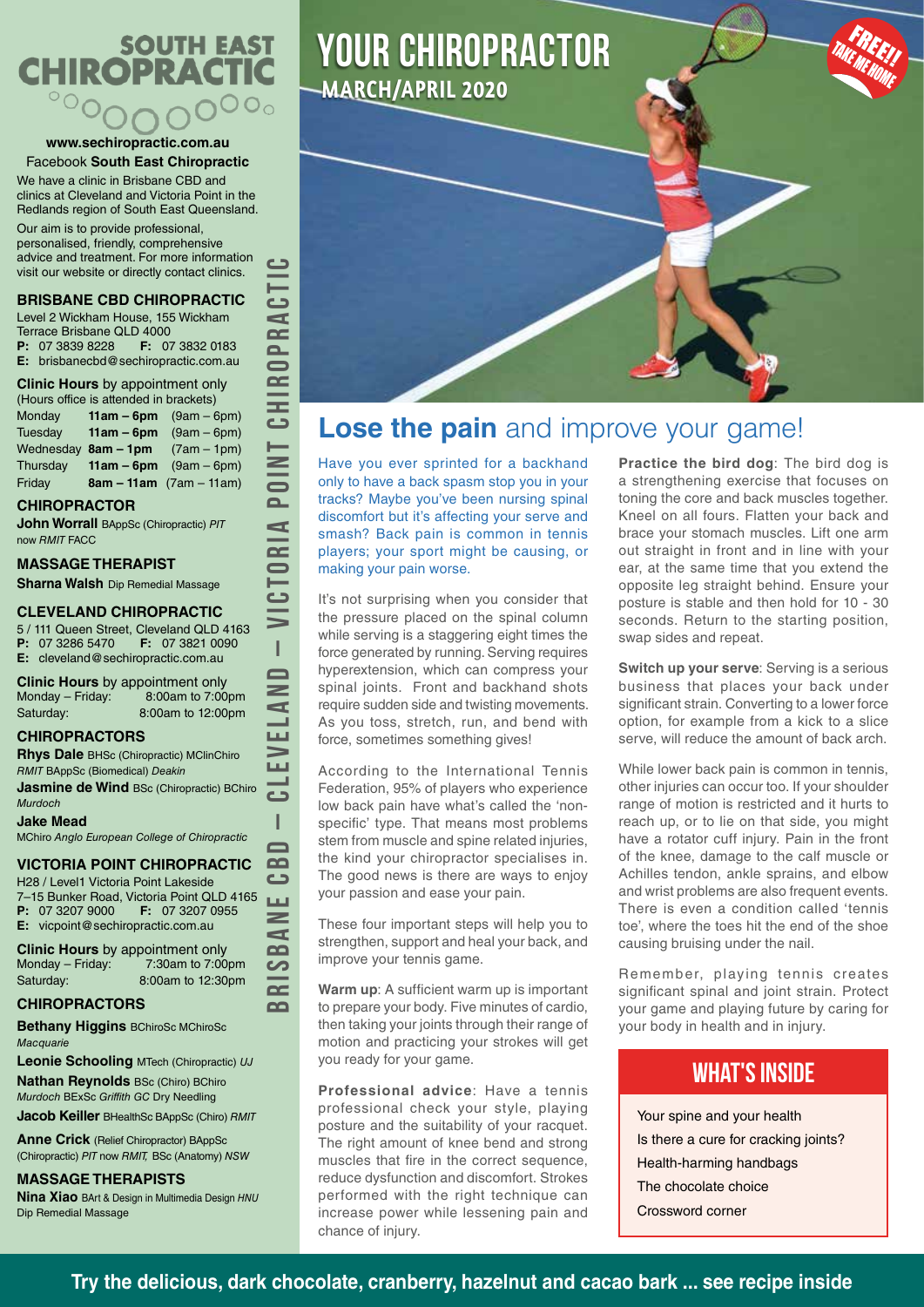# The beautiful partnership between **your spine** and your **health**

Have you ever thought about how your spine works and what it does?

> In the day-to-day bustle of life, not many people do. Yet, this incredible piece of living machinery enables you to move, keep upright, and acts as the strong foundation for your body. It both protects and directly contributes to how your nervous system works. Its design, in essence, perfectly matches its function.

> > The spine consists of many bones (or vertebrae): seven cervical, twelve thoracic, and five lumbar vertebrae, plus the sacrum and the coccyx at the base. Most vertebrae are held together by facet joints, which click together like tongue and groove floorboards, and strong discs.

While the spine is incredibly strong and supportive, it also wields a secret power. It is key to brain function. As researcher and Nobel Prize winner, Dr. Roger Sperry, said, "Ninety percent of the stimulation and nutrition to the brain is generated by the movement of the spine." Motion of the spinal joints enables us to know where we are in space and contributes to movement control and co-ordination.

The spinal canal surrounds and encloses our spinal cord, protecting the delicate nerve tissue that is critical for the brain and body to communicate. At each vertebral level, a pair of nerves exit. These spinal nerves stimulate muscles, skin, and the fight and flight and rest and relax systems. This enables us to move, feel, respond to threats, and to relax and recuperate.

Muscles attach one vertebra to the next and act to stabilise the spine, maintain posture, and enable movement. Ligaments also secure one bone to another, and provide mobile strength. The fascia provides another piece of the spinal puzzle. The fascia is a strong tissue that modulates tension and stiffness, and adds strength.

With its involvement in nervous system function, its support of the body, and the effect it has on wellbeing, it's no wonder chiropractors focus on caring for the spine! As spinal joints become jammed and underperform, muscles in the back become stressed and strained from poor posture, function decreases, and injury can occur with profound effects on your health.

As you can see, it's important to look after your spine. Daily exercise, a variety of fresh, nutrient-rich whole foods, maintaining an ideal weight, and being smoke-free are fundamental elements for spine health. Correct posture, appropriate lifting techniques, and strengthening and stretching muscles are also essential preventative steps.

Chiropractors offer a customised, drugfree, hands-on approach to spinal care. As well as helping with existing spinal health issues, they can assist you in maintaining healthy spinal practices that will improve your overall wellbeing.

# Can **cracking joints**  be cured?

Do your knuckles or ankles make a 'popping' noise? Maybe you click your joints through habit, or while trying to find relief from pain or restriction.

People often believe that cracking joints indicates underlying arthritis, or that popping our joints causes damage. Luckily, this is usually untrue. There are several reasons for this noise, most of which are not harmful.

Tendons, the fibrous ends of our muscles, pass over bone. When we move, they sometimes snap against the bone as they move back into their original position. causing a click as they do so. This is common at the ankle, hip, knee, and in our shoulders. Tight muscles and tendons can be the cause of this, so stretching and practicing good posture are important.

Other times the popping sound is produced from inside a joint. As the involved joint moves, the pressure of the gases within it changes. This occurs from the popping of nitrogen bubbles found in the joint space and is the usual cause of the clicks from our knuckles and spine. It is a perfectly safe part of normal joint motion.

Sometimes though, joint noise can indicate arthritis. Technically called crepitus, it may be accompanied by pain and limited function in the involved joint, pain in the nearby muscles, stiffness, swelling and weakness. If you have a joint that cracks and causes pain, it's important to seek professional advice. Appropriate testing can help to identify whether arthritis is present.

Chiropractors are often asked, "Can cracking joints be cured?" The simple answer is that it depends what is causing the noise: muscle and tendon tension, nitrogen bubbles, or arthritis. For tight muscles and tendons, adjustments and stretching may help. Those with arthritis will often need support and therapeutic interventions to calm the pain and increase function.

If you have a cracking joint, speak to your chiropractor. An assessment will likely identify the cause. Then, together, you can decide on the most appropriate treatment. Remember though, most joint noise is harmless.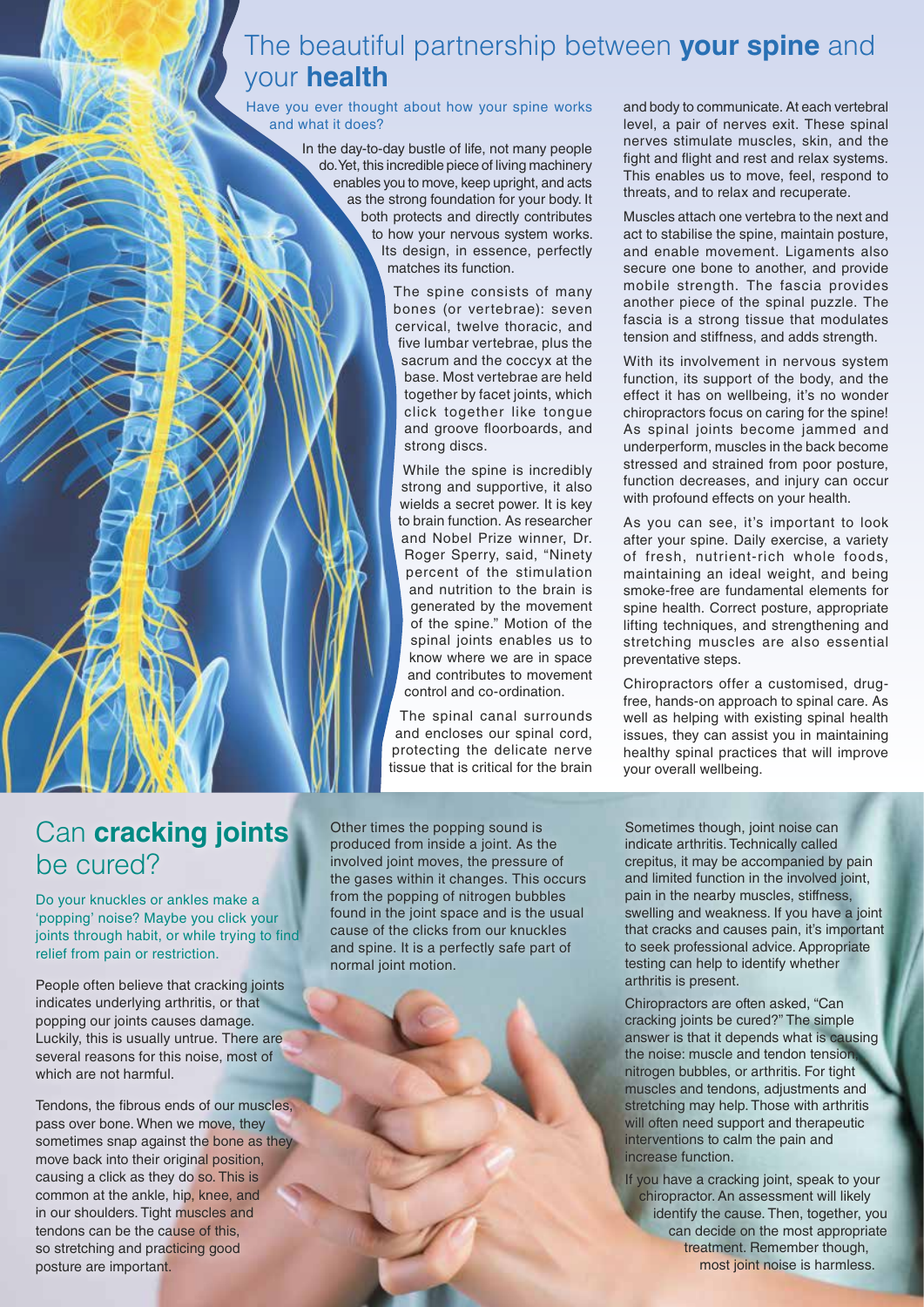# Is your **handbag** harming your **health**?

The bag you casually throw over one shoulder could be hurting your spine, altering your gait, and causing back, neck and shoulder pain.

For many of you this may have been a lifelong habit, and perhaps one that you haven't given much thought to, but it can lead to serious issues for your body.

As fashion collides with convenience, large handbags come ready to carry numerous items, from laptops and phones to cosmetics and drink bottles. Each item adds additional weight, creating imbalance and strain on your body.

When you carry your bag on one side of your body, it immediately creates an imbalance; even a light bag can create a problem. In order to stop the bag from slipping off, one of your shoulders tilts higher than the other one. Over time, this imbalance can create a distortion in your upper back, shoulders and neck, as well as postural alterations throughout your spine. A heavy bag can result in muscle contraction on the side opposite to the bag, and your spine can curve incorrectly to stop you from toppling over.

Choosing a suitable bag is an important first step. Consider switching your handbag for a small backpack, as these evenly distribute the load on both shoulders. There are plenty of chic choices. Opt for equal load distribution, comfortable straps and cushioning between it and your spine.

If you really must have a handbag, carry it in your hand and exchange sides regularly. If, at times you must use your shoulder, try alternating sides. Keep the weight as light as possible and regularly unpack unnecessary items. While it is amazing what you can fit, sometimes it can be months before you realise that you are carrying around half your house in your bag!

It may seem like such a small thing but correcting this habit can help protect your spine and body from unnecessary stress and pain. So, take the challenge and note over the next few days how you are carrying your handbag. You may be surprised! For a start, avoid

hanging it on your shoulder, before too long you will have broken the habit, and be carrying your bag in a healthier way.

Chiropractors play a crucial role with their focus on the health of the spine and correcting postural distortions. They can

assess the weight of your bag and evaluate your posture to detect any areas of concern, provide advice, and if necessary, appropriate spinal care.

# CROSSWORD CORNER

*Answers to clues can be found in this edition of Your Chiro.*

| $\vert$ 1 |                               | $\sqrt{2}$ |  |                 |  |  |    |   |         |            |             |  | 3 |    |
|-----------|-------------------------------|------------|--|-----------------|--|--|----|---|---------|------------|-------------|--|---|----|
|           |                               |            |  |                 |  |  |    | 4 |         | $\sqrt{5}$ |             |  |   |    |
|           | $\sqrt{6}$                    |            |  |                 |  |  |    |   |         |            |             |  |   |    |
|           |                               |            |  |                 |  |  |    |   |         |            |             |  |   |    |
|           |                               |            |  |                 |  |  | l7 |   | $\,8\,$ |            |             |  |   |    |
|           |                               |            |  |                 |  |  |    |   |         |            |             |  |   |    |
|           |                               |            |  |                 |  |  |    |   |         |            |             |  |   |    |
|           | p.                            |            |  |                 |  |  |    |   |         |            | $\sqrt{10}$ |  |   | 11 |
|           |                               |            |  |                 |  |  |    |   | 12      |            |             |  |   |    |
|           |                               |            |  | $\overline{13}$ |  |  |    |   |         |            |             |  |   |    |
|           |                               |            |  |                 |  |  |    |   |         |            |             |  |   |    |
| 14        |                               |            |  |                 |  |  |    |   |         |            |             |  |   |    |
|           |                               |            |  |                 |  |  |    |   |         |            |             |  |   |    |
|           |                               |            |  |                 |  |  |    |   |         |            |             |  |   |    |
|           | Solution is on the back page. |            |  |                 |  |  |    |   |         |            |             |  |   |    |

### **ACROSS**

- 1. Strong tissue that modulates tension and stiffness.
- 5. A small triangular bone at the base of the spinal column.
- 6. An essential amino acid found in proteins.
- 7. Stylish and elegant.
- 9. Spine.
- 12. Tough fibrous tissue that connects bones or cartilages at a joint or supports a body part.
- 13. The joint that connects the leg bones with the highest bone in the foot.
- 14. Chemical compounds that neutralise harmful free radicals.

### **DOWN**

- 2. Tension or stress.
- 3. The movement of a limb beyond its normal range.
- 4. A food made from cocoa beans.
- 8. The grating sound heard when damaged ends of a bone rub together.
- 10. A triangular bone at the base of the spine that joins to a hip bone on each side and forms part of the pelvis.
- 11. Steady or firm and not liable to move.